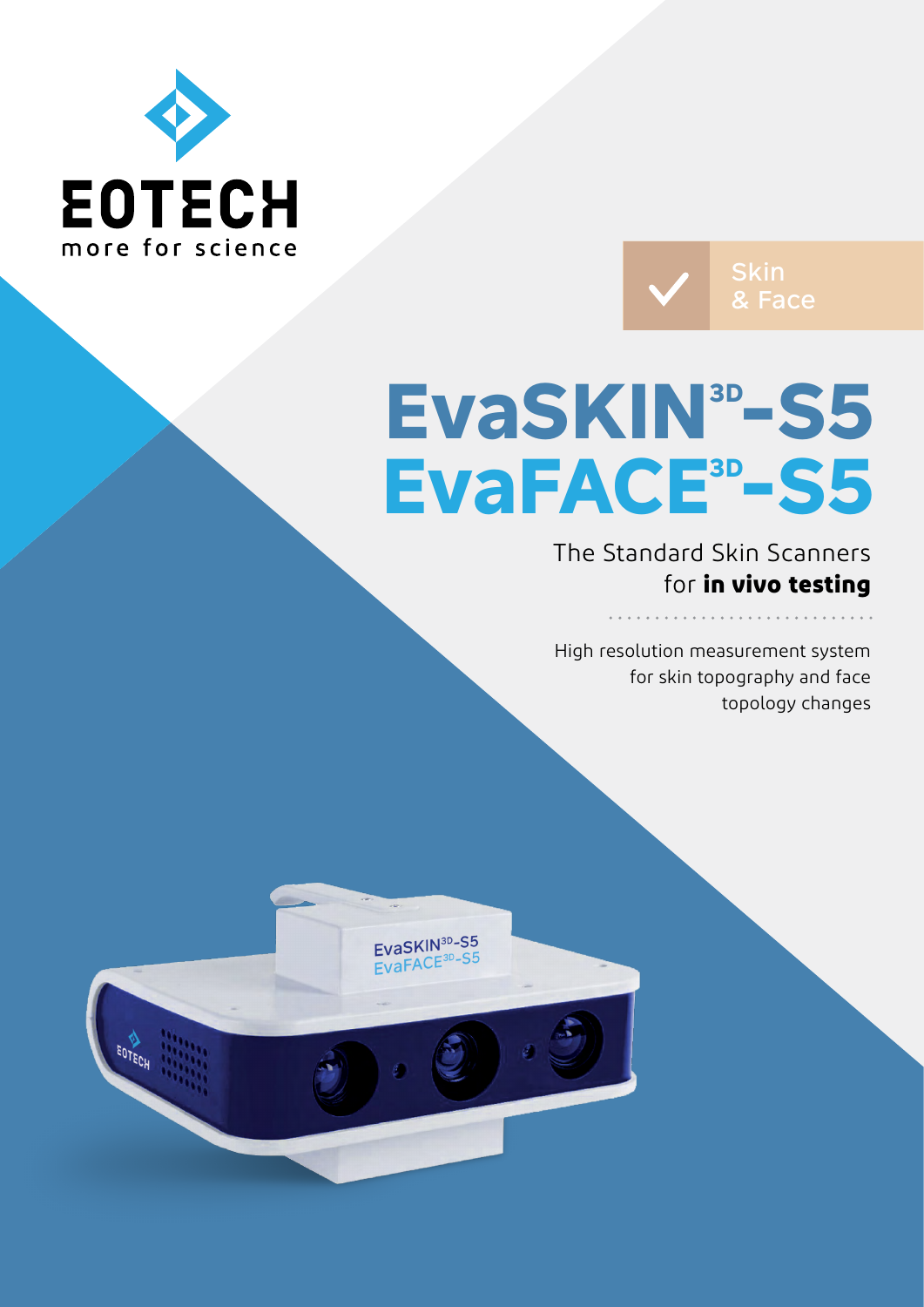## Method

**Technology:** The state of the art combining fringes projection and stereovision, also called active stereometry, provides largest field of view with the highest resolution. It offers pixel resolution in X, Y, high accuracy in Z, less sensitive to movement.

**Positioning:** The panelists are installed on the visioTOP 300 positioning bench for stable and repeatable positioning and re-positioning between the different measuring time points. Managing the volunteers and getting reliable and repeatable results becomes much easier.

**Software:** The Aeva software guides the user through acquisition routine, runs automatic batch processing and evaluation of the 3D data providing results as CSV files, figures and pictures. It offers unique multizones, multi-scaling analysis functionalities.

## Applications



**Local zone: EvaSKIN3D-S5** for skin micro structure, pores, fine lines & wrinkles evaluation, skin replica, eye bags, lips and sagging, cheek, nasal folds, glabella, dimples and nodules for cellulite

**Face part: EvaSKIN3D-S5** for topology changes: re-pulping, firming, fine lines & wrinkles visibility\*, sagging \* Only if spatial resolution of the used FOV is good enough



**Global face: EvaFACE3D-S5** for topology changes: re-pulping, firming, fine lines & wrinkles visibility\*, oval and sagging

\* Only if spatial resolution of the used FOV is good enough

### **Advantages/benefits:**

- High performance system, robust and reproducible
- Flexible system offers local to Face part analysis
- Simple to use, minimum setting and skill required
- Good value price performances

## **Claims support:**

#### **Local zone:**

Anti-ageing, anti-Wrinkles, pores reduction, smoothing, hydration, repulping

## **Face part or global:**

rejuvenation, fillers, mesotherapy, firming, reshaping, restructuring, anti-ageing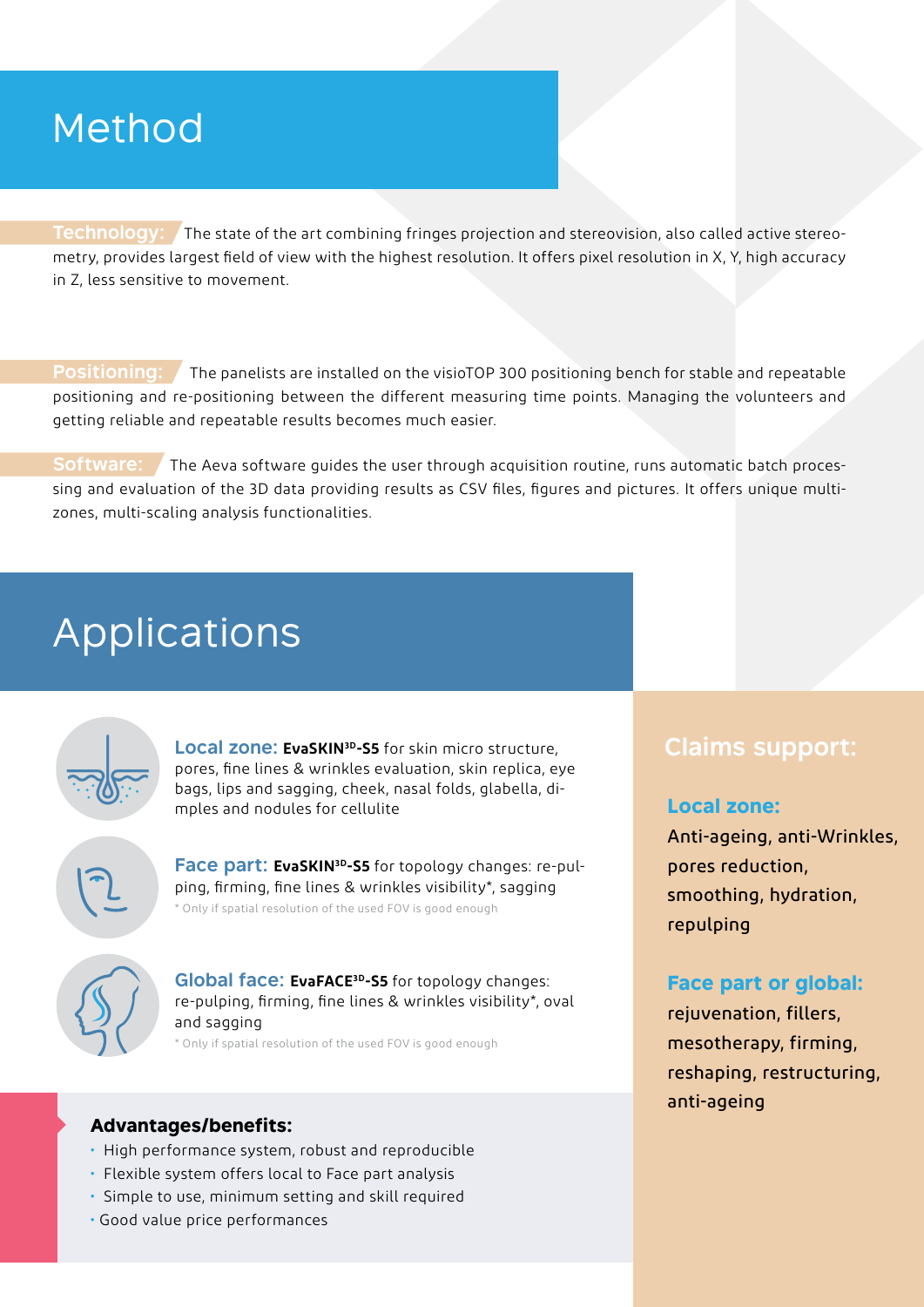## Technical Data

## **Configurations:**

| <b>Field Of View</b> | 125 (evaSKIN) 300 (evaFACE) |
|----------------------|-----------------------------|
| Local                |                             |
| Face part            |                             |
| Global face          |                             |



**Local zone:** 2D or 3D roughness statistics, height distribution on topographies Statistics (number, volume, area, depth, circumference) on pores, fine lines, wrinkles and folds Skin features density of pores, fine lines and wrinkles Deviation (pseudo color display) and volume of the topographies (eye bags, lips, sagging and oval)



**Face part & Global:** Multi zone extraction and analysis Comparison on the shape changes with statistical deviation and pseudo color display Volume of the difference, section length, distance between points and angle calculations Skin features density (pores, fine lines wrinkles and folds) \* Section length, distance and angle measurements \* Only if spatial resolution of the used FOV is good enough